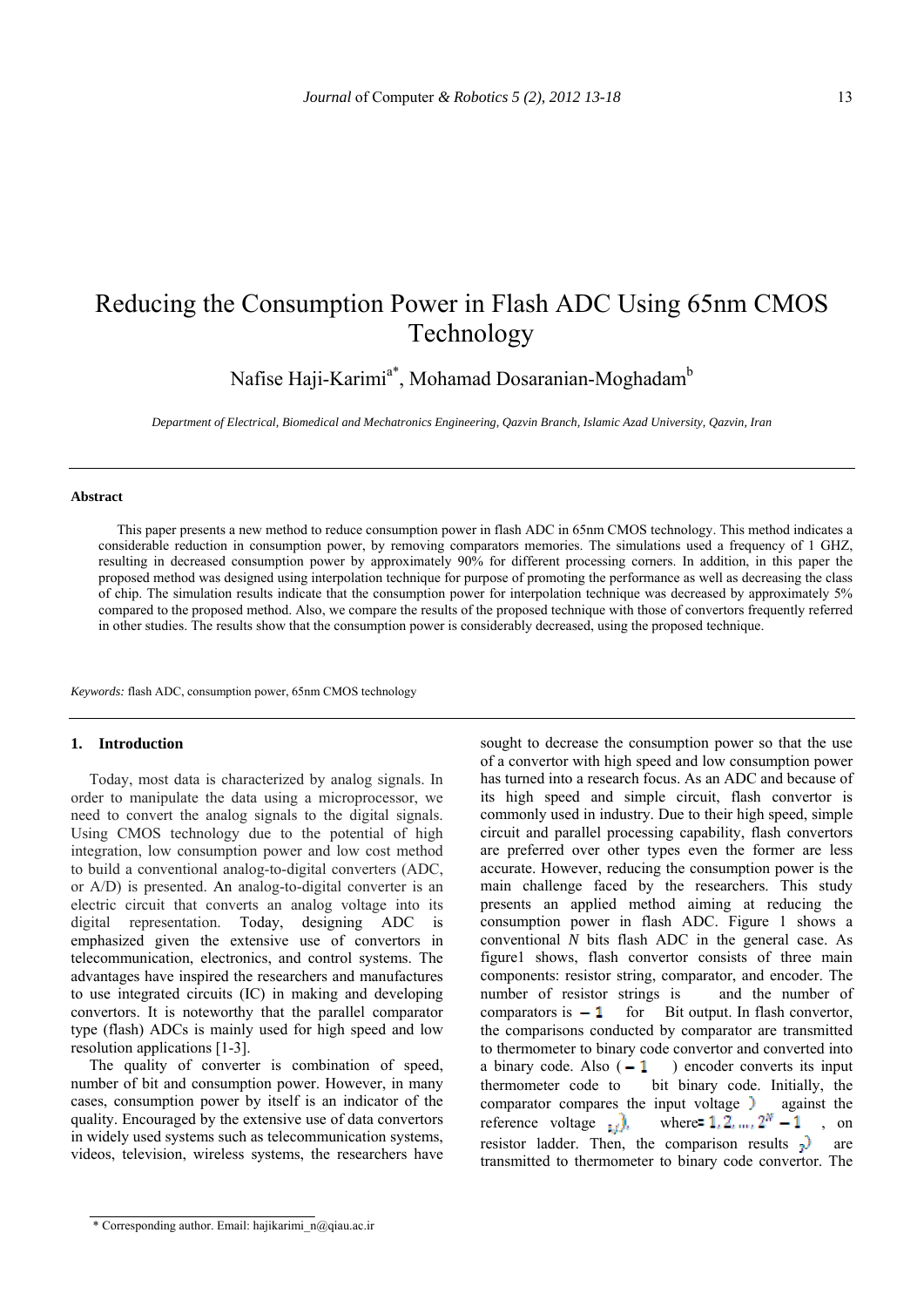

Fig. 1. Conventional flash ADC architecture [4]. Fig. 2. Interpolation technique [1, 2].

downsides of this circuit include kick back noise, bubble error, large size of hardware and high consumption power. The kick back noise and bubble error are removed by inserting pre amplifier and AND-OR logical gates in the circuit respectively.

The circuit interpolation technique can be used to reduce the size of hardware. Recently, interpolation has been widely used to reduce the consumption power and chip class and hence the costs. The proposed method draws on interpolation for purpose of reducing the hardware size and consumption power. Figure 2 shows how this technique is implemented. For example, in an bit flash convertor, there will be  $-1$  comparators, which will be reduced, based on circuit distortion technique which works as follows: It uses alternately the resistance voltage division instead of preamplifier. Due to its high speed, accuracy and low size as well as its simplicity of circuit, this technique is very important [1-6].

The rest of this paper is organized as follows. Section 2 describes the proposed method. Section 3 will present the simulation results yielded by the proposed method and interpolation technique. Finally, some conclusions are provided in section 4.

#### **2. Proposed Method**

The increasing demand for integration of data convertor circuit as well as the increased application of convertors in electronic devices and the industries such as medical science, telecommunication and military have brought the researchers and users' attention to the necessity of reduction in consumption power. The recent years have seen the rapid development of ADC hardware as well as digital signals processing. The consumption power indicates the extent to which power is used in various blocks of a circuit. The consumption of more power leads to both higher price and a decrease in circuit life cycle. This study aims to offer a method to reduce the cost and consumption power as well to increase the life cycle of the convertor [7-14].

Generally, the consumption power is divided into two categories: 1- dynamic, 2- static. One of the main causes of



consumed power in CMOS circuits is due to the charging and discharging of the node capacitances of the circuits, present both as a load and as parasitic. Such part of the total consumed power is called dynamic power. In addition, the static power results from the consumed power due to charge injection and the consumed power by voltage source. Literature on convertors shows the role of convertors calibration in reducing the consumption power. This is achieved by reduction in comparators offset through the proper design of transistors [1, 2]. Memory block is a component of comparator circuit which holds and transmits the data to the output. The proposed technique by this study decreases the consumption power with removing comparators memories and calibration. Figure 3 shows how memory is removed from comparator. A logical procedure is used to meet the goal and to control the timing of the circuit, thereby its duty namely the maintaining and transmitting the data to the output is performed, followed by the arrival of the next clock.

Flash convertor has a high speed which in turn depends on the comparator speed. The comparators are made, using the technology of integrated circuits. However, the speed of integrated circuits depends on transistors dimensions. Therefore, transistors dimensions influence the speed of comparators which, in turn influence the speed of flash convertor. The 65nm CMOS technology used in the proposed method decreases the dimensions on transistor scale. This increases the speed of integrated circuits performance, leading to decreased consumption power by decreasing the dimensions and advanced technology. Input signal in flash convertors is periodic, continuous and changing and is added to the circuit in a given time range step by step for purpose of properly being processed. A sample and hold circuit based on charge injection is used at the beginning of the circuit for achieving proper timing and sampling improvement. This solves the clock feed through and charge injection problems. As a result the consumed power due to leakage current is reduced. Being a comparator, XNOR gate is used to ensure the reliability of comparators output results. This gate is selected among other gates because of its performance at the time when the outputs of both comparators are equal. If both inputs of this gate are equal, the output would be amount which is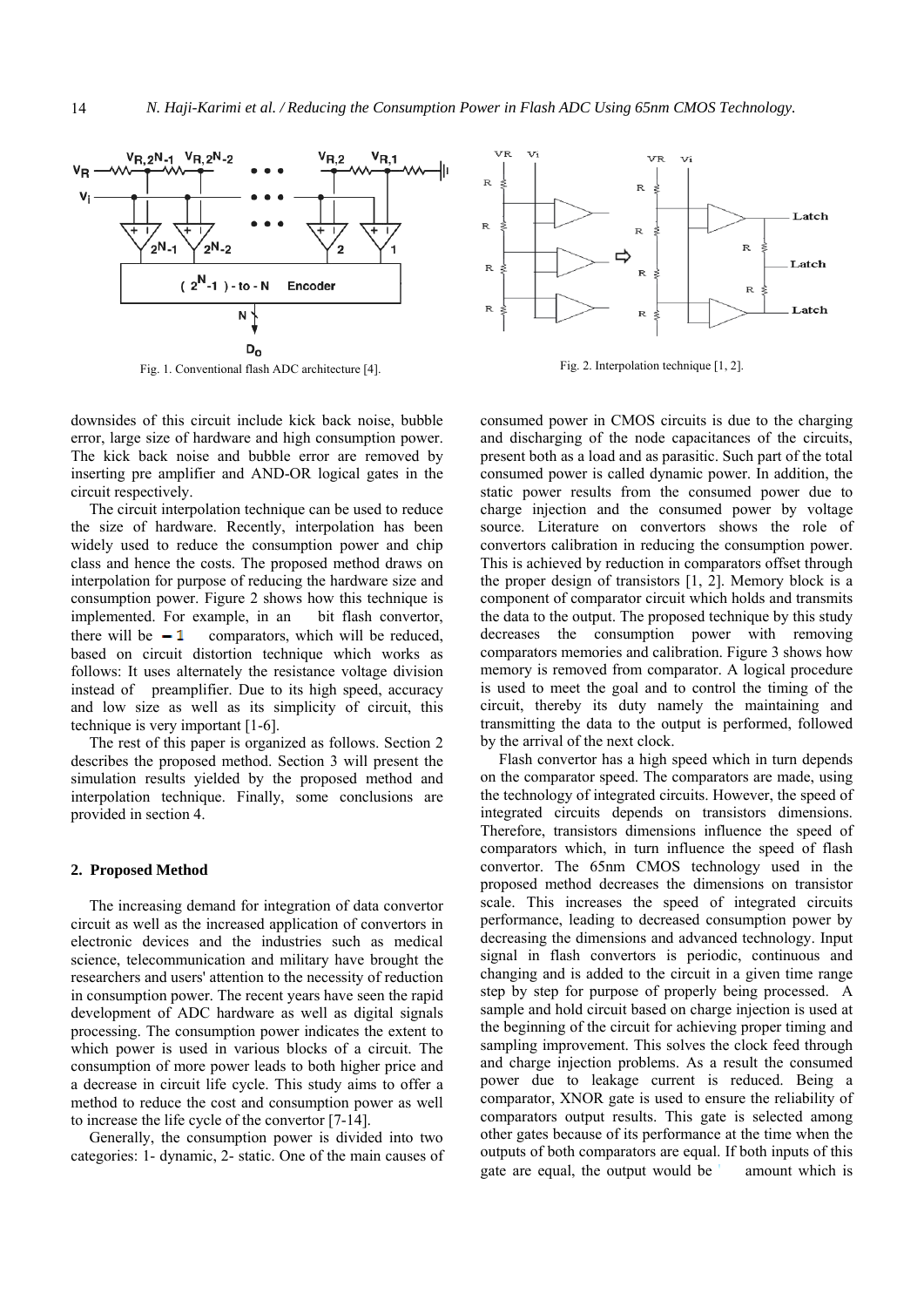

Fig. 3. Resizing comparator circuit [7].



Fig. 4. A class of proposed flash ADC.

compatible with comparators performance. Moreover, AND gate is used to increase the reliability of the proposed circuit. Figure 4 shows a level of the circuit designed on the basis of above-mentioned description.

The performance of the proposed circuit at the time when input signal is to be sampled is as follows: comparator compares the voltage obtained from the sample with its reference voltage. The results of both comparisons are applied to XNOR gate for purpose of ensuring the reliability of the results. The AND logical gate is also used to meet the duty of memory followed by the arrival of next clock. This process also reduces the consumption power and increases the reliability of the system. The interpolation technique is used to decrease the class of chip as well as prices (see figure 5).

The performance of this circuit is similar to that of circuit in figure 4. But in the former the comparator is removed alternately and the resistor voltage division is used to meet the circuit performance. This decreases the class of chip and hence the price of circuit designs.

## **3. Simulation Results**

This section deals with the performance of proposed method and interpolated circuit and compares it with the commonly used method. The simulations were conducted using flash ADC with a 3 bit accuracy and sampling frequency of 1 GHZ in 65nm CMOS technology. The following section compares the proposed convertor with those designed in [15-17].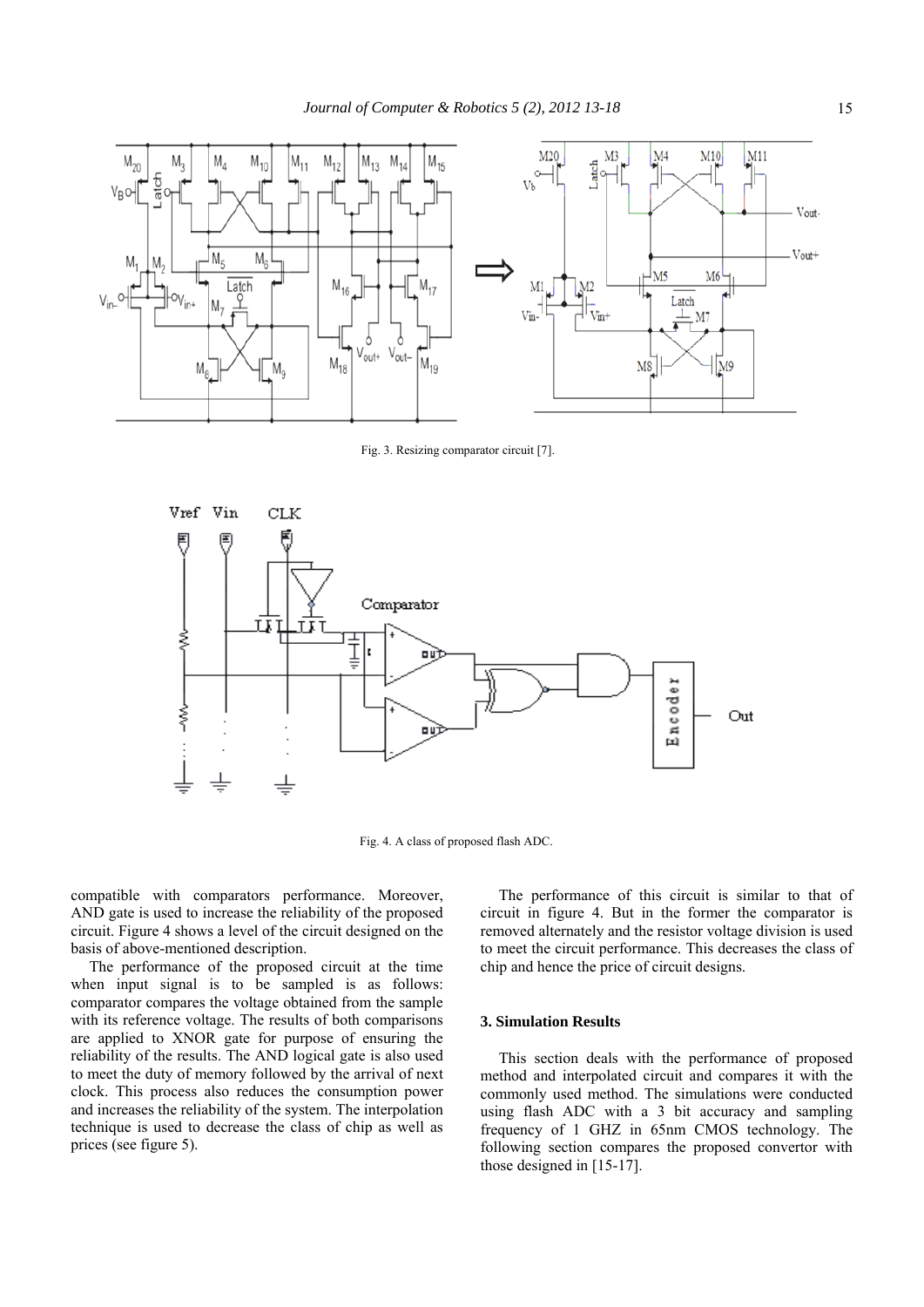

Fig. 5. A class of proposed flash ADC using the interpolation technique.

In semiconductor manufacturing, a process corner is an example of a design-of-experiments (DoE) technique that refers to a variation of fabrication parameters used in applying an integrated circuit design to a semiconductor wafer. Process corners represent the extremes of these parameter variations within which a circuit that has been etched onto the wafer must function correctly. In this paper, we compare the results of the proposed method with the other convertors for three processing corners: typicaltypical (TT), fast-fast (FF), and slow-slow (SS).

Table 1 shows the simulations results for the proposed method and circuit interpolation in comparison with the conventional method for various processing corners and different temperatures. As the table1 shows, the consumption power is reduced to 16.81mW, using the proposed method for the TT corner and temperature<sup>10</sup> This indicates a decrease in consumption power by approximately 153mW in comparison with the approximately 153mW in comparison with the conventional method. It can be also observed that the consumption power using the interpolation technique is lower than that with the proposed method. On the other hands, table 1 shows, the use of the proposed method and interpolation technique lowers the consumption power by approximately 148mW and 150mW for SS corner and temperature<sup> $\mathbb{C}$ </sup>, respectively in comparison with the conventional method. In addition, compared to the conventional method, the consumption power will be lowered to by approximately 138mW and 141mW for FF corner and temperature $10^{12}$ , using the proposed method , using the proposed method and interpolation technique, respectively. Also, table 1 shows that using the proposed method at the TT corner and temperature  $\mathbb{C}$  leads to more reduction in the consumption power than the reduction obtained for other corners. This had been predicted given the transistors switching in good conditions.

The maximum reduction in consumption power at the TT corner in comparison with the conventional method indicates that the effective number of bit has approached the nominal 3 Bit, indicating the decreased figures of merit (FOM), using the proposed method. It should be mentioned that the FOM is one of the main criterions for selection of convertor. This criterion indicates the extent to which the system performance as well as electronic components catch up with technology advancement. The lesser the consumption power, lower FOM. The FOM is calculated as follows [1]:

$$
FOM = \frac{Total Power}{f_s \times 2^N}
$$
 (1)

In equation  $(1)$ , is Bits and is sampling frequency of the convertor. It is worth mentioning that in this paper, *N* is 3 bits and is 1GHZ for proposed method.

Comparing the proposed methods with the conventional method, table 2 shows the FOM for different processing corners. According to this table, by using the proposed method and convertor interpolation, the FOM has been improved compared to the conventional method. It can also be seen that the FOM in the proposed converter with interpolation technique is lower than that in the proposed method. On the other hand, we observe that the FOM is reduced maximally at the TT corner in comparison with the other processing corners. Also, figure 6 shows the FOM for the proposed method, convertor interpolation, and conventional method at three processing corners.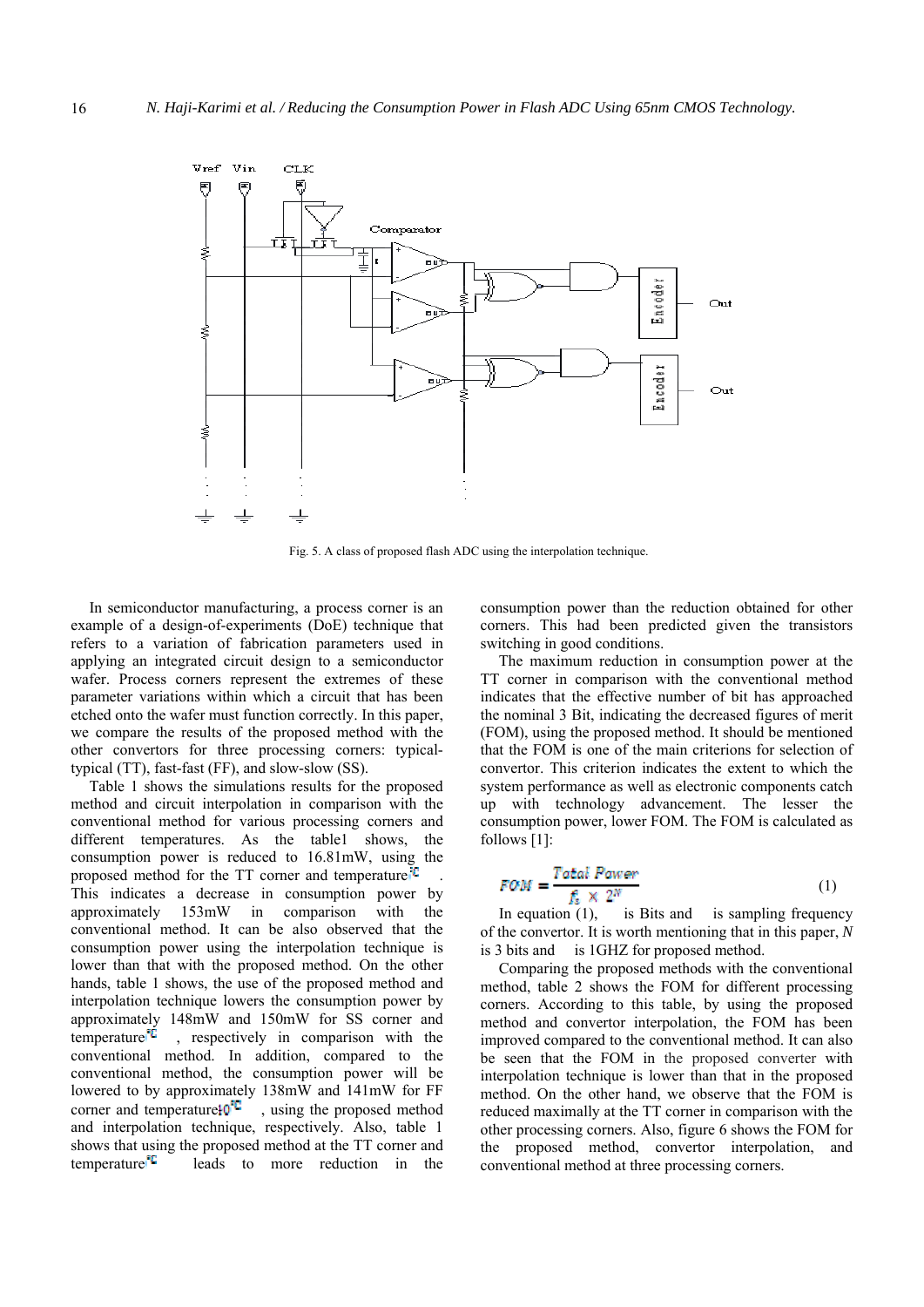#### *Journal of Computer & Robotics 5 (2), 2012 13-18* 17

### Table 1

The consumption power for the proposed converters and conventional method at different processing corners

| Converter                                                 | Consumption Power for FF Corner<br>and Temperature $f^{\mu}$ | Consumption Power for SS<br>Corner and Temperature • | Consumption Power for TT Corner<br>and Temperature |
|-----------------------------------------------------------|--------------------------------------------------------------|------------------------------------------------------|----------------------------------------------------|
| Conventional Converter                                    | $155.3$ mW                                                   | 164.6mW                                              | 170mW                                              |
| Proposed Converter                                        | 17.19mW                                                      | $16.07 \text{mW}$                                    | $16.81 \text{mW}$                                  |
| Proposed Converter with<br><b>Interpolation Technique</b> | $14.17 \text{mW}$                                            | 13.78mW                                              | $13.81 \text{mW}$                                  |

## Table 2

The FOM for the proposed methods and the conventional method at different processing corners

| Converter                                          | FOM for FF Corner and                 | FOM for SS Corner and               | FOM for TT Corner and    |  |
|----------------------------------------------------|---------------------------------------|-------------------------------------|--------------------------|--|
|                                                    | Temperature $\mathbf{I}^{\mathbf{C}}$ | Temperature                         | Temperature <sup>L</sup> |  |
| Conventional Converter                             | $21.250$ <sup>12</sup>                | $20.570$ <sup>13</sup>              | $19.410^{+12}$           |  |
| Proposed Converter                                 | $2.100$ $\frac{38}{10}$               | $20^{-18}$                          | $2.14$ <sup>1</sup>      |  |
| Proposed Converter with<br>Interpolation Technique | 1 72 II <sup>12</sup>                 | $1.720$ <sup><math>+22</math></sup> | $1.77$ $0^{-18}$         |  |



Fig. 6. The FOM for the proposed methods and the conventional method at three processing corners.

Finally, table 3 presents the consumption power for the proposed method in comparison with the other methods in references [15-17]. It should be mentioned that in this table, we compare the technology and the power consumption, combined with the expression of converter quality factors Table 3

including speed, number of bit and consumption power. Accordingly, this table shows that the extent to which the consumption power in the proposed method is reduced depends on the accuracy, speed and the type of the technology used.

| Converter       | Frequency | <b>TSMC</b>    | Bit | Consumption Power in TT Corner |
|-----------------|-----------|----------------|-----|--------------------------------|
| Reference [15]  | 20 MHZ    | $0.13 \mu m$   |     | 36.273 mW                      |
| Reference [16]  | 20 GHZ    | 65nm           |     | 5.1W                           |
| Reference [17]  | 1 GHZ     | <b>Milence</b> | h   | 72 mW                          |
| Proposed Method | 1 GHZ     | 65nm           |     | 16.81mW                        |

Comparing the proposed convertor with the proposed convertor in references [15-17]